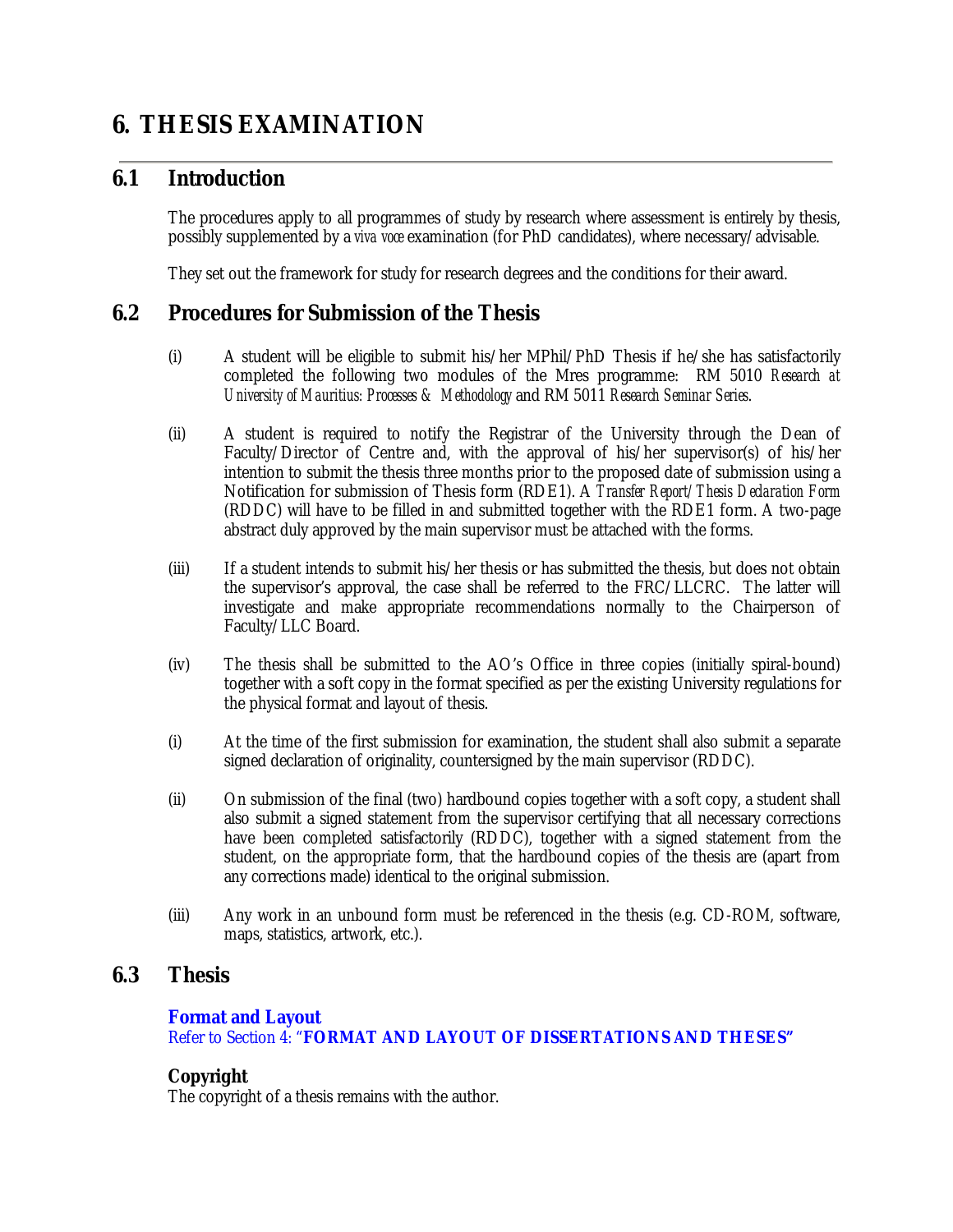The student is required to submit two hardbound copies and a soft copy on CD of the final thesis, one copy to be deposited in the University library and the other to be kept by the main supervisor and the soft copy to be submitted to the Dean of Faculty/Director of Centre.

The student may request that a moratorium be imposed on access to the thesis for a period of time not exceeding 3 years as from the date of final submission. Any request for a moratorium should be addressed to the Dean of Faculty /Director of Centre, who will send his/her recommendations to the Faculty/LLC Board. The final approval will have to be sought from the Academic Management Committee.

### **6.4 Procedures for Appointment of External Examiners**

- (i) Upon receipt of the Thesis Submission Form (Form RDE1), the Faculty/LLC Research Committee shall approve at least four External Examiners in order of priority from:
	- (a) Up to five names of External Examiners submitted by the supervisor(s) within one week after student's notification; and
	- (b) One External Examiner identified by the Faculty/LLC Research Committee.

In case the supervisor(s) does/do not submit up to five names of External Examiners by the given deadline, the Faculty/LLC Research Committee shall identify and approve at least four External Examiners in order of priority.

External Examiners should normally be required to meet the following criteria:

- (a) One External Examiner shall be a Professor and the other shall be at least at an Associate Professor level or equivalent.
- (b) The External Examiner should have recent experience of either supervising or examining PhD students in the relevant subject area.
- (c) For moderating an MPhil Thesis, the appointment of an External Examiner at Senior Lecturer level can also be considered subject to the Department concerned submitting strong justifications for such appointment. However, one of the two External Examiners should be at Professorial level.

It is recognised that in some cases, the most suitable person to act as an External Examiner for a particular student may be someone outside academia but who has recent experience in examining research degrees in the relevant field.

(ii) Upon approval by the Faculty/LLC Research Committee, the Faculty/Centre Administrative Officer shall send an email to the approved External Examiners regarding (a) whether potential conflict(s) of interest is/are likely to occur as a result of examining a candidate's thesis and if so disclose it to the University and (b) IPR issues, in case the research work has IPR with potential for commercialisation.

Examples of 'potential conflict of interest' include:

 $\triangleright$  closely connected with or to the student to be examined, the supervisor or the internal examiner (e.g. relative, friend, someone in regular correspondence with the student about his/her work, former tutor of the student etc);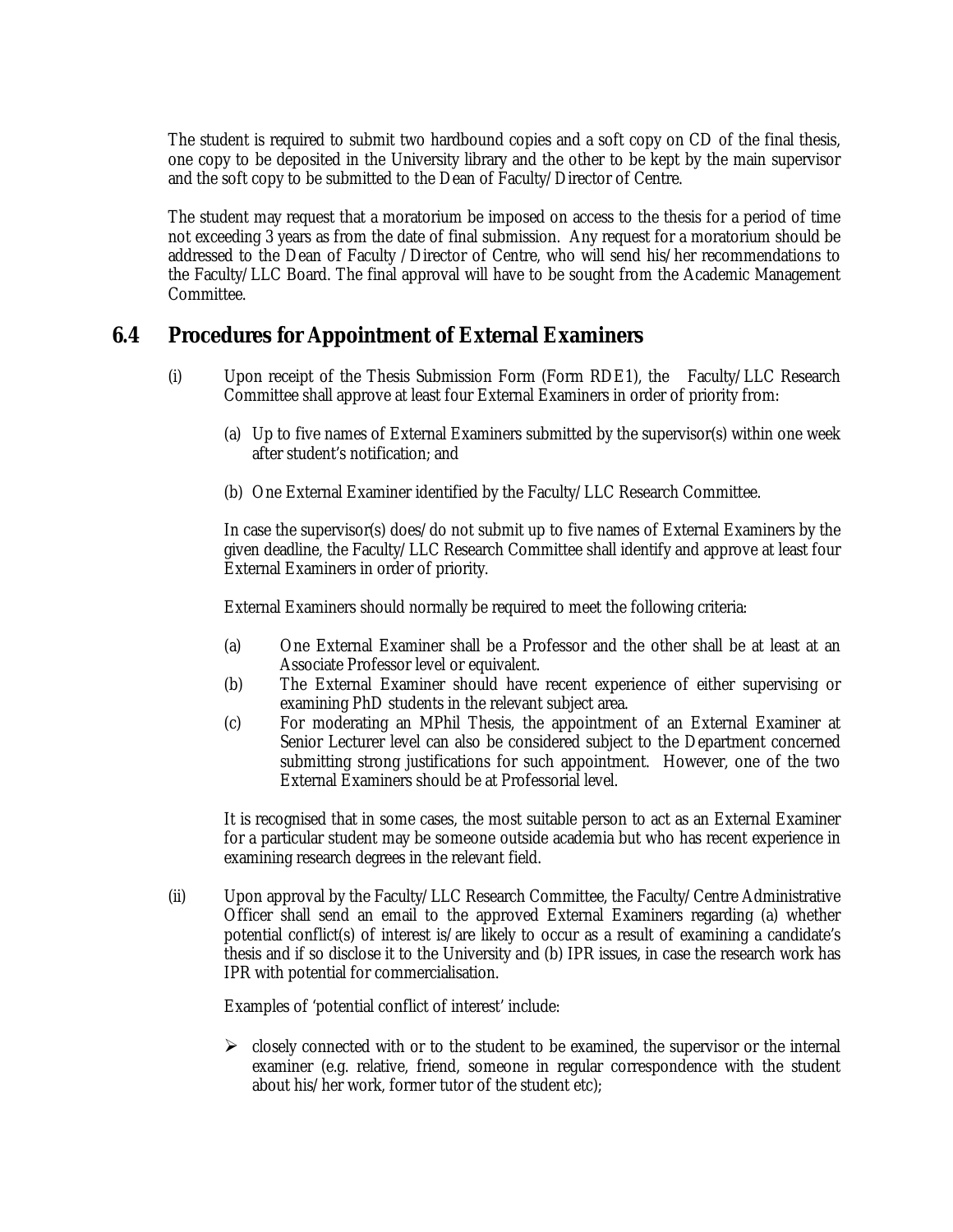- $\triangleright$  someone who has been a staff member at the University of Mauritius within the last five years.
- (iii) If any of the approved External Examiners express any conflict of interest, the Faculty/LLC Research Committee shall identify and approve another External Examiner for the thesis.
- (iv) If no conflict of interest is expressed by the approved External Examiner(s), the Faculty/LLC Research Committee shall recommend the External Examiners in order of priority. Once approved by the Faculty/LLC Board, approval shall be sought from the Academic Management Committee and Senate will be informed accordingly.
- (v) Further to the appointment, the Faculty/Centre Administrative Officer shall send the theses to the first two External Examiners requesting the submission of the completed RDE2 (A) and (B) forms within two months.
- (vi) Within one month following submission of the thesis to the External Examiner(s), in case the list of External Examiners is exhausted, the Faculty/Centre shall start procedures for the appointment of new External Examiner(s) as per Section 6.4(i) of the existing regulations.
- (vii) If the External Examiner(s) has/have not submitted the completed forms (A) and (B) at the end of the second month, the Faculty/Centre Administrative Officer shall send the Thesis(es) to the next External Examiner(s) on the list of External Examiners appointed in order of priority.

However, if in the meantime the External Examiners have responded, their reports will be considered by the Board of Examiners and the new External Examiner(s) will still assess the thesis and he/she/they will be paid the usual honorarium.

(viii) A penalty fee will be charged to students who do not submit their thesis by the prescribed deadline unless the students submit evidence of ill health or other cause which has been approved by the Dean of Faculty/Director of Centre as constituting sufficient reason for the delay in the submission of the thesis.

# **6.5 The Assessment and the External Examiners' Reports**

- (i) The recommendation from the External Examiner [Form RDE2 (A)] shall be one of the following:
	- For immediate award of PhD with no corrections;
	- For immediate award of PhD with minor typographical errors to be corrected to the satisfaction of the supervisor(s);
	- For award of PhD subject to amendments to the text of the thesis being made to the satisfaction of the supervisor(s);
	- For revision and resubmission for PhD degree;
	- For award of an MPhil degree without amendments;
	- For award of an MPhil degree with amendments to the satisfaction of the Supervisor(s);
	- For revision and resubmission for MPhil degree;
	- No Award with no resubmission.
- (ii) The BOE will deliberate on the recommendations received from the External Examiners.